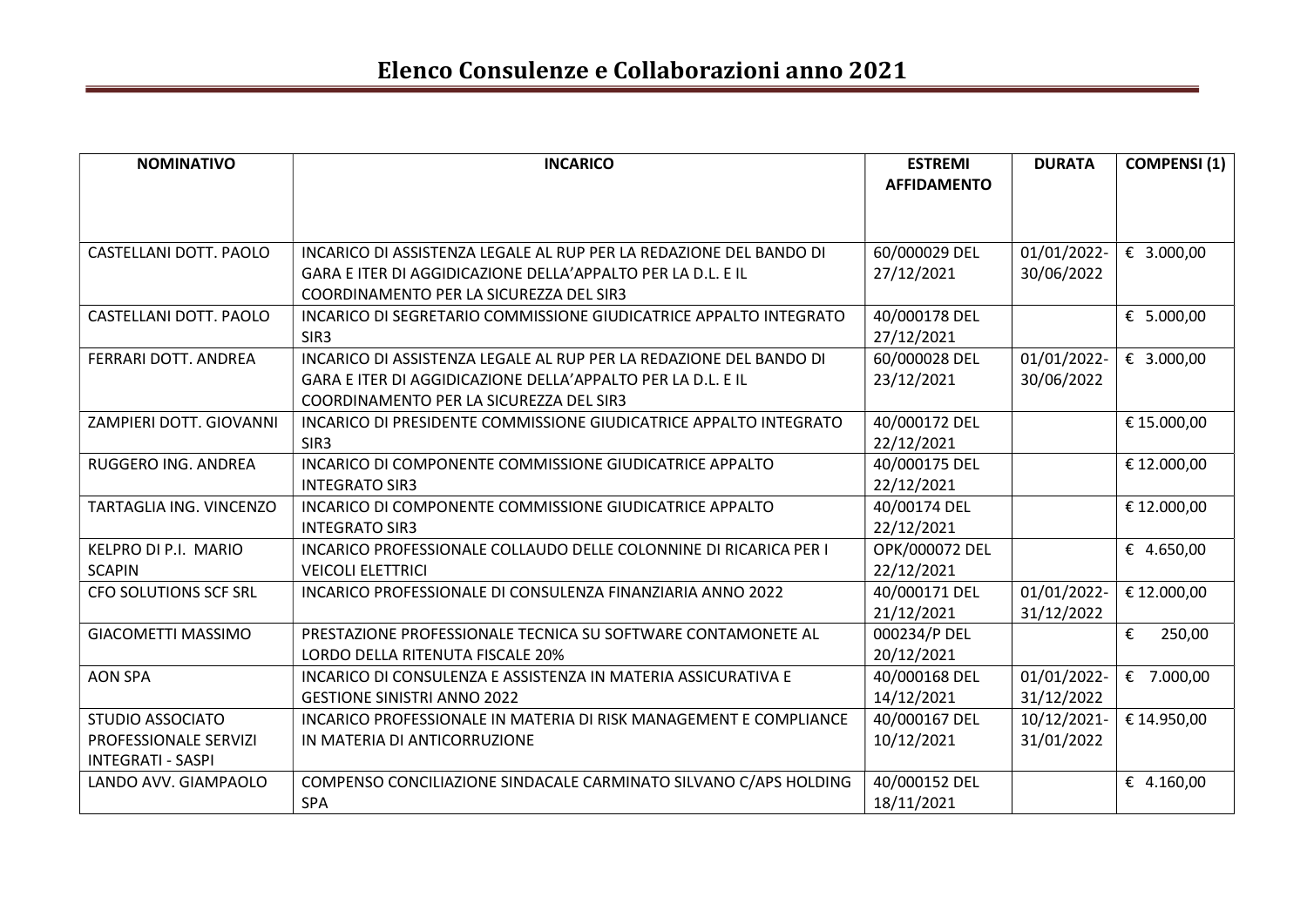| <b>NOMINATIVO</b>        | <b>INCARICO</b>                                                         | <b>ESTREMI</b>     | <b>DURATA</b>  | <b>COMPENSI</b> (1) |
|--------------------------|-------------------------------------------------------------------------|--------------------|----------------|---------------------|
|                          |                                                                         | <b>AFFIDAMENTO</b> |                |                     |
|                          |                                                                         |                    |                |                     |
|                          |                                                                         |                    |                |                     |
| ALLEGRO AVV. CRISTINA    | COMPENSO CONCILIAZIONE SINDACALE CARMINATO SILVANO C/APS HOLDING        | 40/000153 DEL      |                | € 2.080,00          |
|                          | <b>SPA</b>                                                              | 18/11/2021         |                |                     |
| PAVANELLO DOTT. MARCO    | INCARICO PROFESSIONALE DI CONSULENZA PER STRATEGIE DI MARKETING E       | 40/000141 DEL      | <b>FINO AL</b> | € 30.000,00         |
|                          | <b>COMUNICAZIONE PROGETTO "URBS PICTA"</b>                              | 29/10/2021         | 30.06.2022     |                     |
| PAVANELLO DOTT. MARCO    | INCARICO PROFESSIONALE DI CONSULENZA PER STRATEGIE DI MARKETING E       | 41/000008 DEL      | <b>FINO AL</b> | € 30.000,00         |
|                          | COMUNICAZIONE AREA ADVERTISING                                          | 29/10/2021         | 30.06.2022     |                     |
| <b>STUDIO LEGALE SAT</b> | INCARICO PER LA REDAZIONE E PRESENTAZIONE DI UN INTERPELLO              | 40/000140 DEL      |                | € 5.788,60          |
|                          | ALL'AGENZIA DELLE ENTRATE PER LA VERIFICA DEL BENEFICIO DEL CREDITO     | 28/10/2021         |                |                     |
|                          | D'IMPOSTA INVESTIMENTI PUBBLICITARI ESERCIZIO 2021                      |                    |                |                     |
| STUDIO ASSOCIATO SASPI-  | INCARICO DI ASSISTENZA LEGALE GIUDIZIALE PER L'APPELLO ALLA SENTENZA N. | 40/000139 DEL      |                | € 15.500,00         |
| <b>FIELDFISHER</b>       | 125/2021 DEL TRIBUNALE DI PADOVA RELATIVAMENTE ALLE CONTROVERSIE        | 27/10/2021         |                |                     |
|                          | COL COMUNE DI RUBANO E ALTRI COMUNI IN MATERIA DI CONTRIBUTI TPL        |                    |                |                     |
|                          |                                                                         |                    |                |                     |
| SETTE ING. MATTEO        | COMPENSO PER PARTECIPAZIONE A COMMISSIONE SELEZIONE PUBBLICA            | 40/000138 DEL      |                | 600,00<br>€         |
|                          |                                                                         | 26/10/2021         |                |                     |
| MOSCHETTI avv. prof.     | SALDO COMPETENZE LEGALI PER ASSISTENZA PRESSO LA COMMISSIONE            | 40/000135 del      |                | € 5.250,00          |
| <b>FRANCESCO</b>         | TRIBUTARIA DI PADOVA APS HOLDING/ACEGASAPSAMGA RICORSO AVVERSO          | 19.10.2021         |                |                     |
|                          | AVVISI DI ACCERTAMENTO TARI                                             |                    |                |                     |
| <b>FB DIGITAL</b>        | INCARICO DI REDAZIONE STUDIO DI FATTIBILITA' PER L'AMMODERNAMENTO       | 41/000007 DEL      | 18/10/2021-    | € 29.000,00         |
| <b>COMMUNICATION di</b>  | DEGLI IMPIANTI PUBBLICITARI DEL COMUNE DI PADOVA                        | 18/10/2021         | 15/02/2022     |                     |
| <b>FILIPPO BABBOLIN</b>  |                                                                         |                    |                |                     |
| GreenGo SrL SB           | INCARICO PER LA REALIZZAZIONE DEL REPORT DI SOSTENIBILITA' ANNO 2021    | 40/000132 DEL      | 14/10/2021-    | € 17.000,00         |
|                          |                                                                         | 14.10.2021         | 31/07/2022     |                     |
| <b>MASIERO FABRIZIO</b>  | COMPETENZE PROFESSIONALI PER PROGETTO CAMmINfacendo, UFFICI SEDE,       | 000193/H DEL       |                | € 1.250,00          |
| <b>ARCHITETTO</b>        | PROGETTO PARCOMETRI                                                     | 14/10/2021         |                |                     |
| ARCABROKER di Danillo    | SERVIZIO DI CONSULENZA IN MATERIA ASSICURATIVA E GESTIONE SINISTRI      | 40/000126 DEL      | 01/10/2021-    | € 1.750,00          |
| Dalfreddo                |                                                                         | 30/09/2021         | 31/12/2021     |                     |
| <b>STUDIO LEGALE SAT</b> | INCARICO PROFESSIONALE REDAZIONE BUDGET PATRIMONIALE 2021-2040 APS      | 40/000124 DEL      |                | € 4.200,00          |
|                          | <b>HOLDING</b>                                                          | 29.09.2021         |                |                     |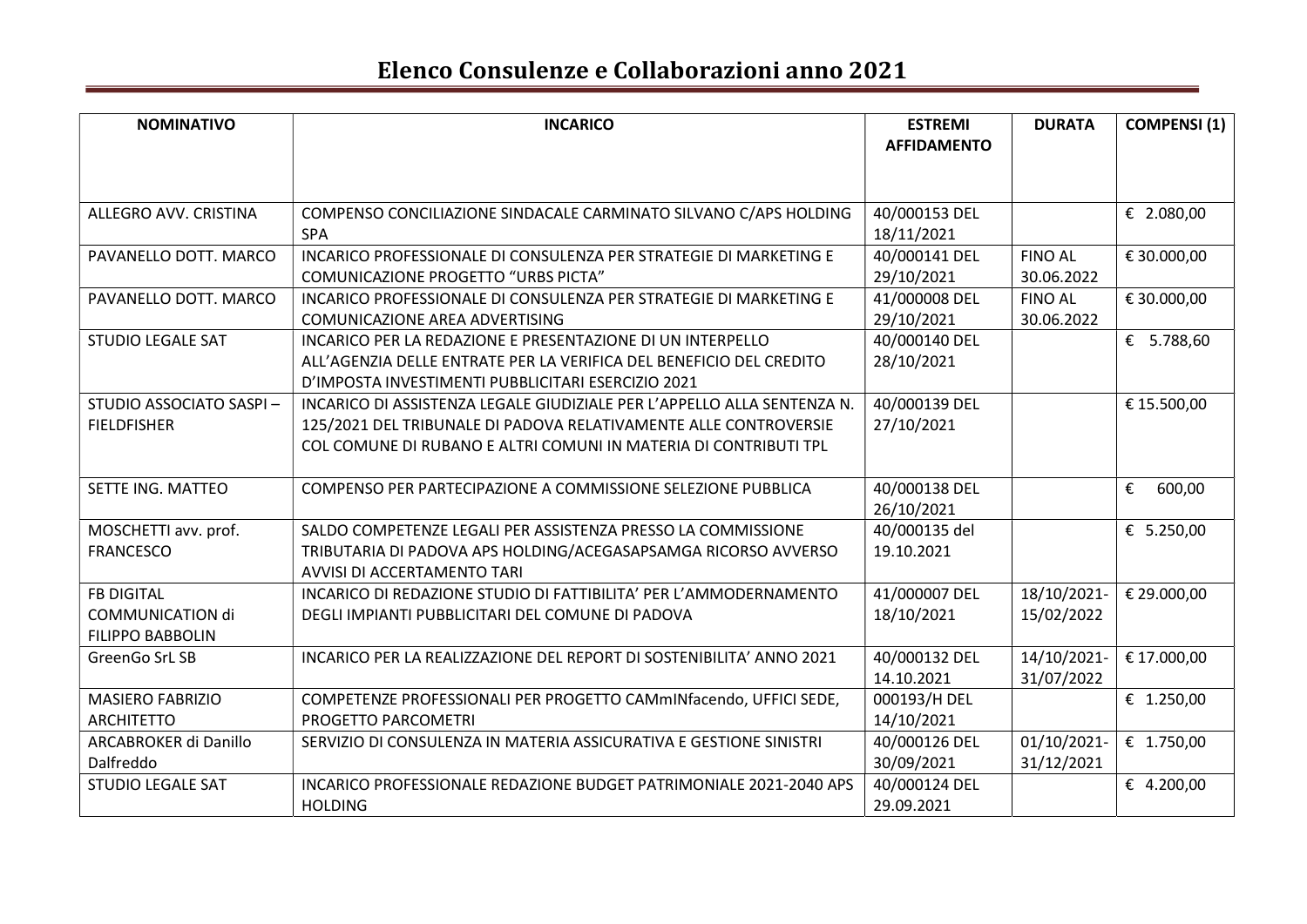| <b>NOMINATIVO</b>            | <b>INCARICO</b>                                                                                             | <b>ESTREMI</b><br><b>AFFIDAMENTO</b> | <b>DURATA</b> | <b>COMPENSI</b> (1) |
|------------------------------|-------------------------------------------------------------------------------------------------------------|--------------------------------------|---------------|---------------------|
|                              |                                                                                                             |                                      |               |                     |
|                              |                                                                                                             |                                      |               |                     |
| <b>STUDIO LEGALE SAT</b>     | CONSULENZA E ASSISTENZA LEGALE RELATIVAMENTE ALL'ACCORDO BONARIO<br>SOTTOSCRITTO TRA APS E BUSITALIA VENETO | 40/000094 DEL<br>13.08.2021          |               | € $6.521,69$        |
| <b>STUDIO LEGALE SAT</b>     | CONSULENZA E ASSISTENZA LEGALE PER STESURA CONTRATTO SOTTOSCRITTO                                           | 40/000093 DEL                        |               | € 16.841,32         |
|                              | CON LA DITTA NEWTL SAS                                                                                      | 05/08/2021                           |               |                     |
| TOMMASINI AVV.               | INCARICO PROFESSIONALE STRAGIUDIZIALE RELATIVA ALLA CESSIONE DI AZIONI                                      | 40/000091 DEL                        |               | € 5.750,00          |
| <b>DAMIANO</b>               | DI SOCIETA                                                                                                  | 05/08/2021                           |               |                     |
|                              |                                                                                                             |                                      |               |                     |
| <b>BARRACO AVV. ENRICO</b>   | INCARICO PROFESSIONALE DI ASSISTENZA LEGALE NEI PROCEDIMENTI                                                | 40/000090 DEL                        |               | € 11.500,00         |
|                              | D'APPELLO APS/ CARMINATO - TONIN, LANARO E PASQUALON                                                        | 04/08/2021                           |               |                     |
| <b>GRECO AVV. ANTONIO</b>    | INCARICO PROFESSIONALE STRAGIUDIZIALE PER LA CESSIONE DELLA                                                 | 40/000080 DEL                        |               | € $5.750,00$        |
|                              | PARTECIPAZIONE IRIDEOS                                                                                      | 20/07/2021                           |               |                     |
| KELPRO di Mario Scapin       | ONORARIO PRATICA ADEGUAMENTO IMPIANTO FOTOVOLTAICO VIA DEL                                                  | 000136/H DEL                         |               | €<br>325,00         |
|                              | CIMITERO.                                                                                                   | 16/07/2021                           |               |                     |
| <b>KPMG SPA</b>              | INCARICO DI REVISIONE CONTABILE DEI CONTI ANNUALI SEPARATI -                                                | 40/000075 DEL                        |               | € 11.000,00         |
|                              | UNBUNDLING CONTABILE - ESERCIZIO 2020                                                                       | 14.07.2021                           |               |                     |
|                              |                                                                                                             |                                      |               |                     |
| VASOIN DE PROSPERI AVV.      | COMPENSO PROCEDIMENTO PENALE 1075/16 RG PROC REP TRIB PADOVA NEI                                            | 40/000074 DEL                        |               | € 3.305,00          |
| <b>GIOVANNI</b>              | CONFRONTI DEL DOTT. RICCARDO BENTSIK SENTENZA PASSATA IN GIUDICATO                                          | 13.07.2021                           |               |                     |
| <b>SULLO AVV. ARTURO</b>     | IL 5 SETTEMBRE 2018<br>INCARICO DI CONSIGLIERE ODV EX D. LGS. 231/2001 - VALIDITÀ DAL 11.07.2021            | 40/000073 DEL                        | 11/07/2021-   | € 6.000,00          |
|                              |                                                                                                             |                                      |               |                     |
|                              | AL 10.07.2022                                                                                               | 08/07/2021                           | 10/07/2022    |                     |
| <b>GRINZATO AVV. MICHELE</b> | INCARICO DI CONSIGLIERE ODV EX D. LGS. 231/2001 - VALIDITA' DAL                                             | 40/000072 DEL                        | 11/07/2021-   | € 6.000,00          |
|                              | 11.07.2021 AL 10.07.2022                                                                                    | 08/07/2021                           | 10/07/2022    |                     |
| ARTUSO AVV. STEFANO          | INCARICO DI PRESIDENTE ODV EX D. LGS. 231/2001, VALIDITA' DAL 11.07.2021                                    | 40/000071 DEL                        | 11/07/2021-   | € 8.000,00          |
|                              | AL 10.07.2022                                                                                               | 08/07/2021                           | 10/07/2022    |                     |
| ING. SERGIO BOSO             | INCARICO ANNUALE DI RESPONSABILE DEL TRATTAMENTO DEI DATI EX                                                | 40/000070                            | 01/08/2021-   | € 7.000,00          |
|                              | REGOLAMENTO UE 2016/679                                                                                     |                                      | 31/07/2022    |                     |
| PROSE SRL UNIPERSONALE       | INCARICO PROFESSIONALE PER UN'ISPEZIONE TECNICA SULLE SALDATURE DEI                                         | 60/000024                            |               | € 7.950,00          |
|                              | MEZZI TRANVIARI DEL SIR1                                                                                    |                                      |               |                     |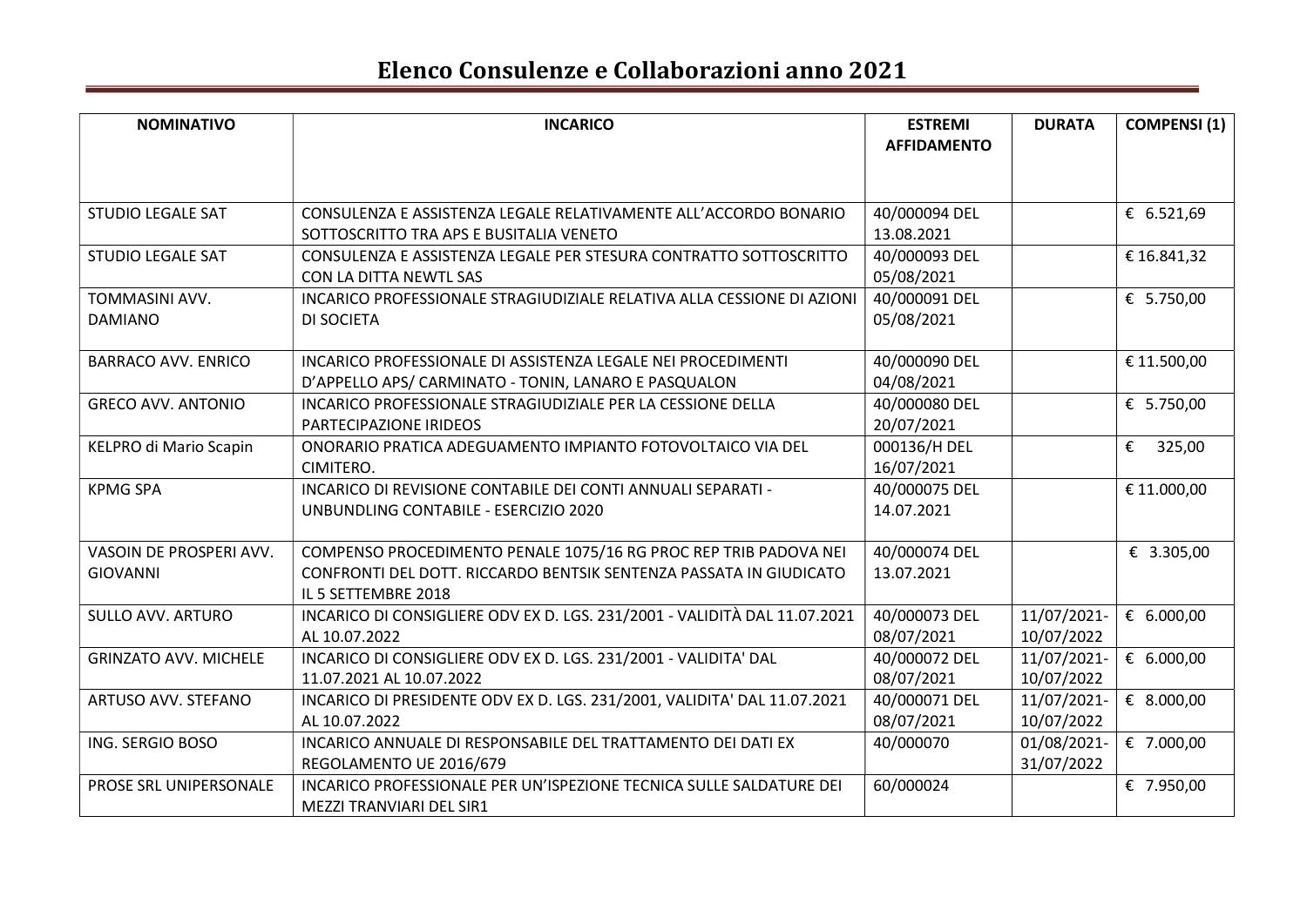| <b>NOMINATIVO</b>             | <b>INCARICO</b>                                                       | <b>ESTREMI</b>     | <b>DURATA</b> | <b>COMPENSI</b> (1) |
|-------------------------------|-----------------------------------------------------------------------|--------------------|---------------|---------------------|
|                               |                                                                       | <b>AFFIDAMENTO</b> |               |                     |
|                               |                                                                       |                    |               |                     |
|                               |                                                                       |                    |               |                     |
| FERRARI DOTT. ANDREA          | INCARICO DI ASSISTENZA LEGALE NELLA PREDISPOSIZIONE DEL BANDO DI GARA | 60/000012 del      | Dal           | € 7.000,00          |
|                               | E NELLA FASE DI AGGIUDICAZIONE DELL'APPALTO INTEGRATO PER LA          | 17/06/2021         | 22/06/2021    |                     |
|                               | REALIZZAZIONE DELLA PROGETTAZIONE ESECUTIVA E LA REALIZZAZIONE DELLA  |                    | al            |                     |
|                               | LINEA TRANVIARIA DENOMINATA SIR3                                      |                    | 31/12/2021    |                     |
| CASTELLANI DOTT. PAOLO        | INCARICO DI ASSISTENZA LEGALE NELLA PREDISPOSIZIONE DEL BANDO DI GARA | 60/000013 del      | Dal           | € 7.000,00          |
|                               | E NELLA FASE DI AGGIUDICAZIONE DELL'APPALTO INTEGRATO PER LA          | 17/06/2021         | 22/06/2021    |                     |
|                               | REALIZZAZIONE DELLA PROGETTAZIONE ESECUTIVA E LA REALIZZAZIONE DELLA  |                    | al            |                     |
|                               | LINEA TRANVIARIA DENOMINATA SIR3                                      |                    | 31/12/2021    |                     |
| <b>ESSEQUADRO SERVICE SRL</b> | INCARICO PER LA REDAZIONE DI PRATICHE CATASTALI PER PROCEDURE         | 60/000014          |               | € 37.500,00         |
| (SOCIETA' TRA                 | <b>ESPROPRIATIVE SIR3</b>                                             |                    |               |                     |
| PROFESSIONISTI)               |                                                                       |                    |               |                     |
| <b>TRANSPORT8 ENGINEERING</b> | CONSULENZA PROGETTO AFFIDAMENTO NUOVE AREE SOSTA: PARK FORNACE        | 000106/P del       |               | € 3.120,00          |
| <b>SRL</b>                    | MORANDI, PARK TRIBUNALE SUD, PARK RISMONDO, PARK STANGA E PARK        | 15/06/2021         |               |                     |
|                               | PORTE CONTARINE                                                       |                    |               |                     |
| ARENA AVV. MIRKO              | INCARICO DI ASSISTENZA PROFESSIONALE NEL CONTRATTO DI SUBLOCAZIONE    | 40/000065 del      |               | € 2.173,50          |
|                               | APS HOLDING / ILIAD ITALIA SPA                                        | 28.05.2021         |               |                     |
| <b>GUSELLA GEOM. LUIGI</b>    | ONORARIO PER ESPLETAMENTO PRATICA - DENUNCIA VARIAZIONE AGENZIA       | 000096/H del       |               | € 1.000,00          |
|                               | DELLE ENTRATE UFFICI SEDE AZIENDALE VIA SALBORO 22/B                  | 27.05.2021         |               |                     |
| DAINESE ARCH. SILVIA          | INTEGRAZIONE INCARICO PROFESSIONALE PER LA DIREZIONE LAVORI,          | ICRE/000004 del    |               | € 800,00            |
|                               | ASSISTENZA E CONTABILITA' DEI LAVORI DI AMPLIAMENTO PIAZZALE E        | 19.04.2021         |               |                     |
|                               | CUBATURA ZONA FRIGORIFERI DELL'IMPIANTO CREMATORIO                    |                    |               |                     |
| SARTORI ARCH. Stefano         | ONORARIO PER ESPLETAMENTO PRATICA SCIA DEMOLIZIONE PERTINENZA         | 000071/P del       |               | € 1.600,00          |
|                               | DEPOSITO VIA RISMONDO                                                 | 16/04/2021         |               |                     |
| <b>ARTICO ARCH. ENRICO</b>    | <b>INCARICO ANNUALE DI RSPP</b>                                       | 40/000049 del      | 16.04.2021/   | € 13.400,00         |
|                               |                                                                       | 12/04/2021         | 15.04.2022    |                     |
| ARCH. FABRIZIO MASIERO        | ONORARIO PROGETTO DI INSTALLAZIONE PORTA BICICLETTE CON RICARICA      | 000064/P del       |               | € 2.500,00          |
|                               | <b>ELETTRICA</b>                                                      | 08/04/2021         |               |                     |
| ARTICO ARCH. ENRICO           | COMPENSO STRODINARIO PER EMERGENZA COVID 19                           | 40/000047 del      |               | € 824,34            |
|                               |                                                                       | 01/04/2021         |               |                     |
|                               |                                                                       |                    |               |                     |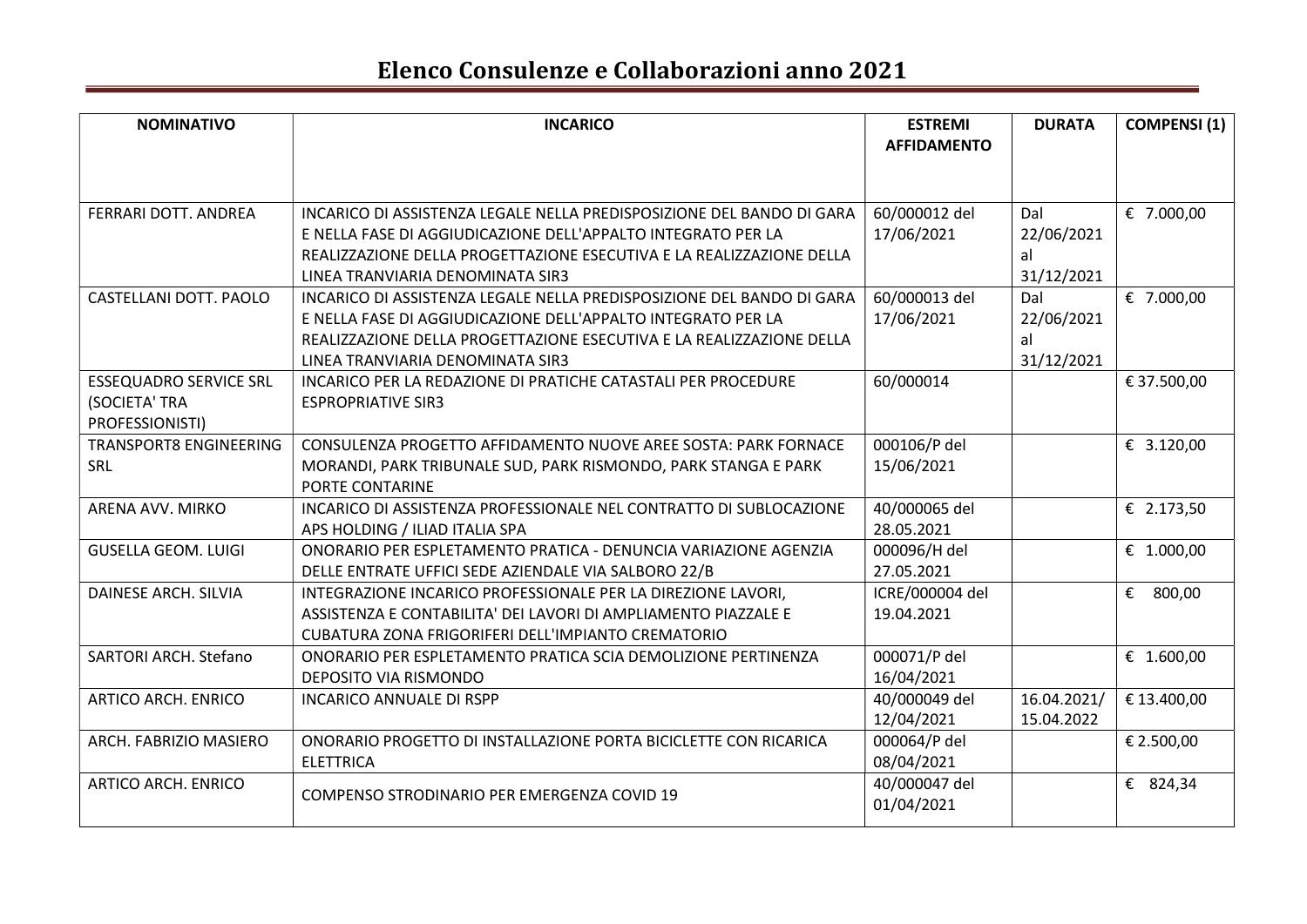| <b>NOMINATIVO</b>          | <b>INCARICO</b>                                                        | <b>ESTREMI</b>     | <b>DURATA</b> | <b>COMPENSI (1)</b> |
|----------------------------|------------------------------------------------------------------------|--------------------|---------------|---------------------|
|                            |                                                                        | <b>AFFIDAMENTO</b> |               |                     |
|                            |                                                                        |                    |               |                     |
| <b>MELCARNE BEATRICE</b>   | SALDO SUI COMPENSI ESPOSTI NEL Q.E. DEL C.S.A. AL NETTO DEL CONTRIBUTO | 000056/H del       |               | €4.646,15           |
|                            | CNPIA 4% PROGETTO DEFINITIVO PAVIMENTAZIONE SEDE VIA RISMONDO 28       | 31/03/2021         |               |                     |
| STUDIO ASSOCIATO SERVIZI   | INCARICO PROFESSIONALE PER DIFESA GIUDIZIALE AVANTI TAR VENETO PER LA  | 40/000045 del      |               | € 12.000,00         |
| PROFESSIONALE INTEGRATI    | CONTROVERSIA IN MATERIA DI CONTRIBUTI TPL COMUNE DI SELVAZZANO         | 30/03/2021         |               |                     |
| - SASPI                    | <b>DENTRO</b>                                                          |                    |               |                     |
| <b>STUDIO LEGALE</b>       | INCARICO PROFESSIONALE DI ASSISTENZA LEGALE GIUDIZIALE AVANTI LA       | 40/000041 del      |               | € 10.400,00         |
| DOMENICHELLI E ASSOCIATI   | COMMISSIONE TRIBUTARIA COMMERCIALE DI PADOVA                           | 19/03/2021         |               |                     |
| <b>STUDIO LEGALE SAT</b>   | INCARICO DI ASSISTENZA LEGALE BIENNIO 2021-2022                        | 50/00000003 del    | 01/01/2021-   | € 69.000,00         |
|                            |                                                                        | 10/03/2021         | 31/12/2022    |                     |
| <b>STUDIO LEGALE SAT</b>   | INCARICO DI ASSISTENZA LEGALE APS HOLDING / CONSORZIO PATTICHIARI-     | 40/000038 del      |               | € 25.875,00         |
|                            | <b>INTESA SANPAOLO</b>                                                 | 09/03/2021         |               |                     |
| <b>ARTICO ARCH. ENRICO</b> | COMPETENZE COMMISSIONE GIUDICATRICE GARA "CONDUZIONE                   | OCRE/000005 del    |               | €<br>800,00         |
|                            | CREMATORIO" CIG: 8492205542                                            | 08/03/2021         |               |                     |
| STUDIO ASSOCIATO SERVIZI   | INCARICO PROFESSIONALE PER DIFESA GIUDIZIALE AVANTI LA CASSAZIONE PER  | 40/000033 del      |               | € 11.960,00         |
| PROFESSIONALE INTEGRATI    | LA CONTROVERSIA IN MATERIA DI CONTRIBUTI TPL COMUNI DI ALBIGNASEGO     | 03/03/2021         |               |                     |
| - SASPI                    | E VIGODARZERE                                                          |                    |               |                     |
| KELPRO DI PER. IND. MARIO  | ONORARIO RELATIVO AL PROGETTO IMPIANTO ELETTRICO PARK PORTE            | 000037/P DEL       |               | € 1.450,00          |
| <b>SCAPIN</b>              | CONTARINE VIA MATTEOTTI N.21 PADOVA                                    | 01/03/2021         |               |                     |
| <b>CECCATO TORMEN SRL</b>  | INCARICO PROFESSIONALE PER L'ASSISTENZA E LA CONSULENZA                | 40/000028 DEL      |               | €48.000,00          |
|                            | CONTINUATIVA SUI TEMI INERENTI L'AMMINISTRAZIONE, L'ORGANIZZAZIONE E   | 19/02/2021         |               |                     |
|                            | LA GESTIONE DEL PERSONALE CON TRAINING ON THE JOB ANNI 2021 E 2022     |                    |               |                     |
| <b>STUDIO LEGALE SAT</b>   | INCARICO DI ASSISTENZA E CONSULENZA TRIBUTARIA, CONTABILE E            | 40/000026 del      | 01/01/2021-   | € 29.400,00         |
|                            | SOCIETARIA ANNO 2021                                                   | 18/02/2021         | 31/12/2022    |                     |
| <b>STUDIO LEGALE SAT</b>   | INCARICO DI ASSISTENZA ALL'ACCREDITAMENTO IPA                          | 40/000023 del      |               | €<br>500,00         |
|                            |                                                                        | 12/02/2021         |               |                     |
| <b>GRECO AVV. ANTONIO</b>  | INCARICO PROFESSIONALE STRAGIUDIZIALE PER LA CESSIONE DELLA            | PROVV 21/014       |               | € 11.500,00         |
|                            | PARTECIPAZIONE IRIDEOS                                                 | DEL 12/02/2021     |               |                     |
| AVV. ETTORE SQUILLACE      | SPESE LEGALI COME DA VERBALE DI CONCILIAZIONE A DEFINIZIONE DELLA      | 40/000021 del      |               | € 4.186,00          |
|                            | CAUSA PROMOSSA DA TONIN MAURIZIO, CARMINATO SILVANO E PASQUALE         | 10/02/2021         |               |                     |